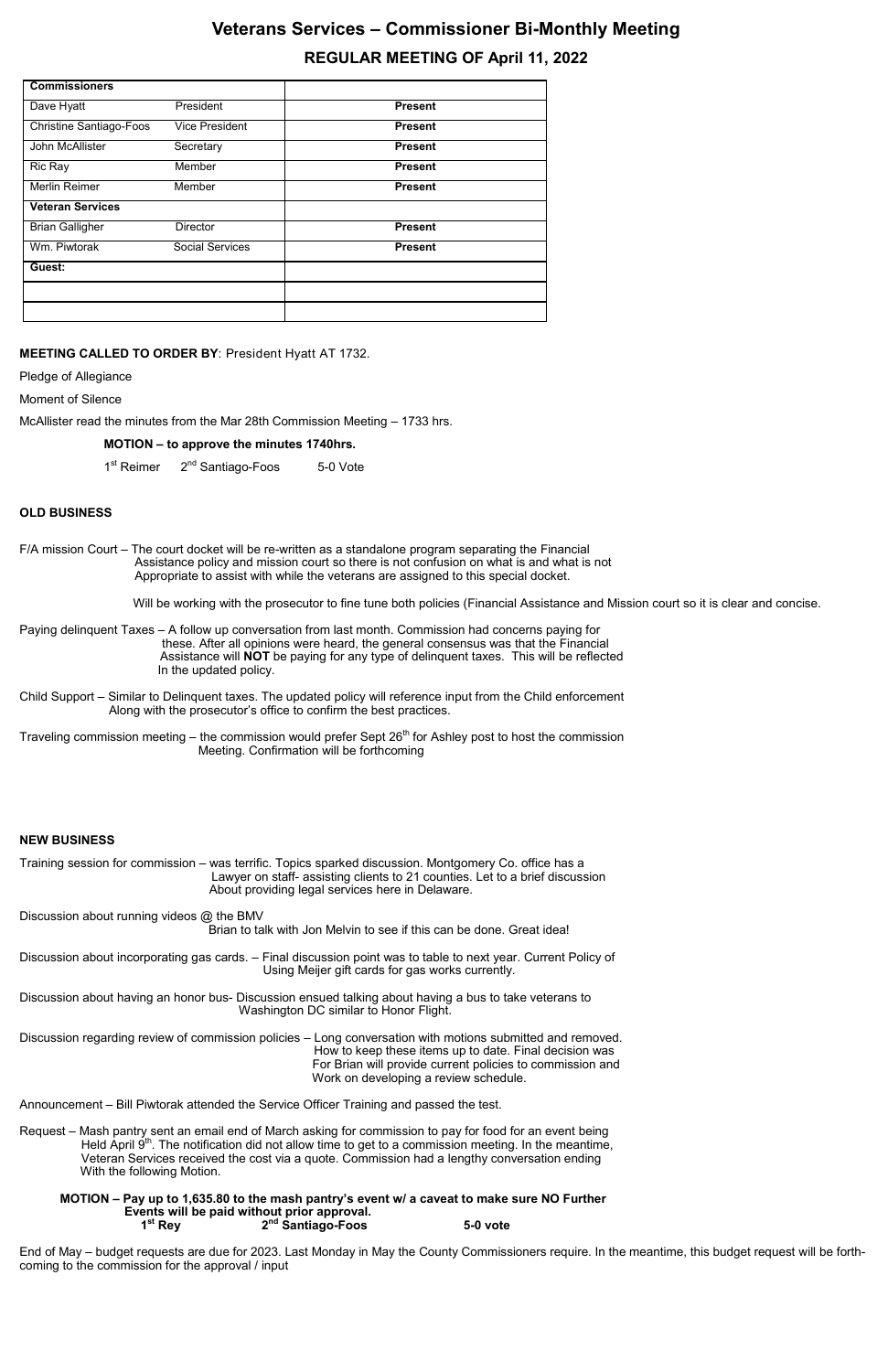### Financial Assistance Activity:

### **Actionable items:**

- 1. F/A policy update Brian / Bill
- 2. Con $f$ irm commission meeting in Ashley Sept 26 $^{\rm th}$  Brian (Scott will confirm)
- 3. Television posted at BMV- Brian
- 4. Follow up on Honor Bus concept
- 5. Provide current policies and develop a review schedule.
- 6. Develop letter for mash pantry
- 7. Budget items for 2023

# **GOOD FOR THE ORDER**

Commission requested an update from the previous meeting regarding the veteran who was assisted. last month. The commission wanted to assist more if the need was there.

**MOTION -** TO ADJOURN MEETING AT 1959 hrs.

1<sup>st</sup> McAllister 2<sup>nd</sup> Reimer 5-0 vote

| <b>Activity report</b> |           | March 28 <sup>th</sup> thru April 10 2022 |            |          |               |        |  |
|------------------------|-----------|-------------------------------------------|------------|----------|---------------|--------|--|
| Veteran                | Food Card | Financial                                 | commission | approved | <b>Burial</b> | Dental |  |
|                        |           | 1,095.00                                  |            |          |               |        |  |
| 2                      | 400.00    |                                           |            |          |               |        |  |
| 3                      | 400.00    |                                           |            |          |               |        |  |
| 4                      | 400.00    |                                           |            |          |               |        |  |
|                        |           |                                           |            |          |               |        |  |
|                        |           |                                           |            |          |               |        |  |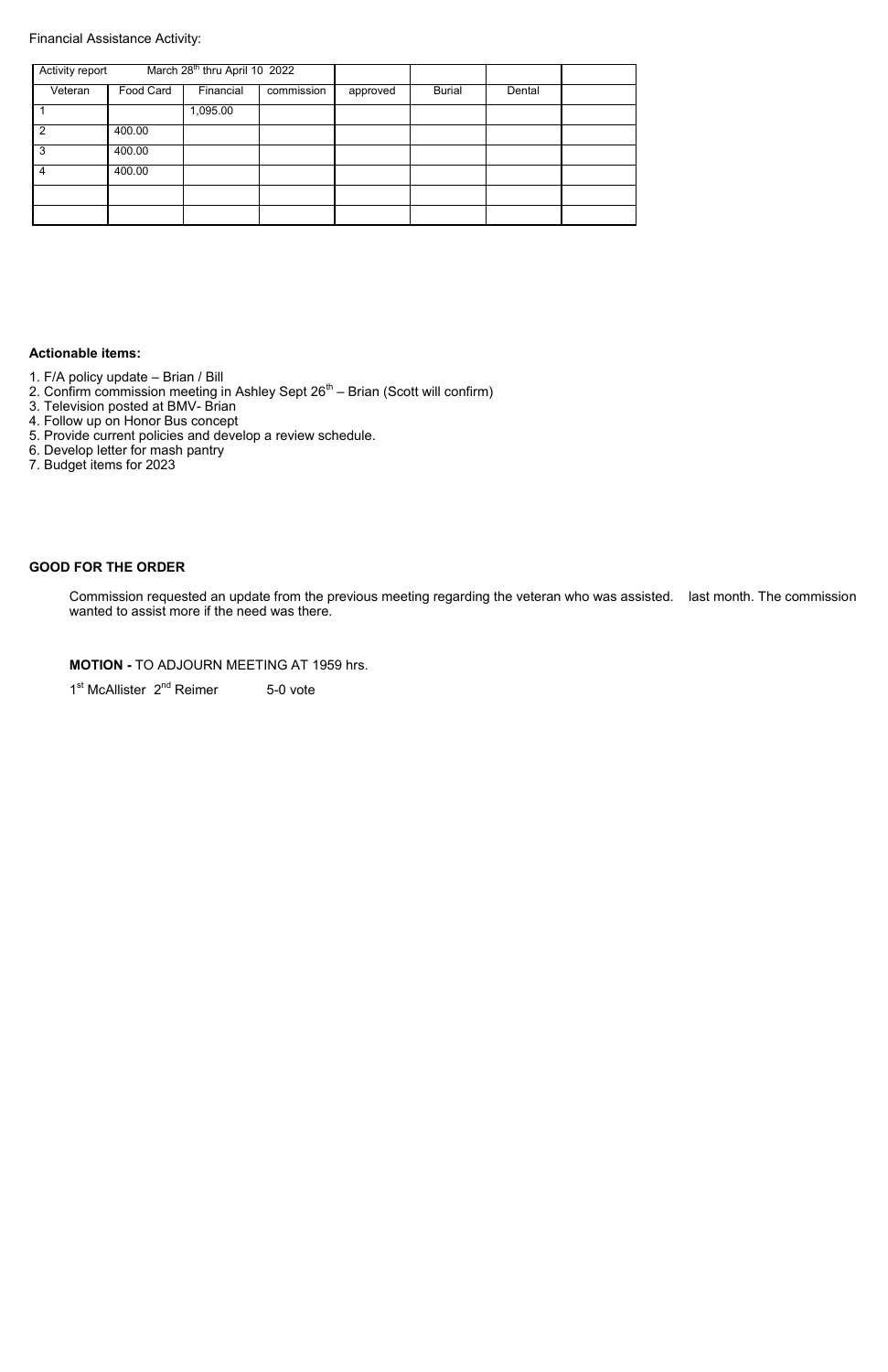# **Veterans Services – Commissioner Bi-Monthly Meeting REGULAR MEETING OF April 25, 2022**

### **MEETING CALLED TO ORDER BY**: President Hyatt AT 1730.

Pledge of Allegiance

Moment of Silence

McAllister read the minutes from the Mar 28th Commission Meeting – 1731 hrs.

### **MOTION – to approve the minutes 1740hrs.**

1<sup>st</sup> Reimer 2<sup>nd</sup> Santiago-Foos 5-0 Vote

# **OLD BUSINESS**

| F/A / mission Court – The Financial Assistance policy has be reviewed and added "Track Changes" so all<br>Interested parties can review. This went to the commission, Auditor, and Attorney for<br>Comments.<br>Commission consensus – would like the commission to receive first prior to sharing.<br>Requested hard copies of marked up document for commission to review |                                                                                                                                                                                                                                                                                                                                                                                                                 |  |  |  |  |  |  |  |
|-----------------------------------------------------------------------------------------------------------------------------------------------------------------------------------------------------------------------------------------------------------------------------------------------------------------------------------------------------------------------------|-----------------------------------------------------------------------------------------------------------------------------------------------------------------------------------------------------------------------------------------------------------------------------------------------------------------------------------------------------------------------------------------------------------------|--|--|--|--|--|--|--|
|                                                                                                                                                                                                                                                                                                                                                                             | Television monitor – A looped advertisement for veteran's services at the Willis building has been discussed<br>With the facilities director Jon Melvin. He is good with this idea. Rey Cordero is assigned<br>To make sure this will work as needed prior to purchasing / mounting TV's/<br>The thought is to have 2 monitors mounted at that building. If successful, maybe other<br>Locations in the future. |  |  |  |  |  |  |  |
|                                                                                                                                                                                                                                                                                                                                                                             | Question - is there enough time for someone to complete this task? Yes, it will be<br>Worked on during down time. It should be ready in the next month or two.                                                                                                                                                                                                                                                  |  |  |  |  |  |  |  |
| Honor Bus                                                                                                                                                                                                                                                                                                                                                                   | - Initially thought about Washington DC and Wright Patterson AFB/ museum<br>Brian attended a meeting and found Muskingum Co does something like this. Huron Co<br>And Miami Co appear to do this as well. Looking into potentially getting connected with a<br>A county that already does this to Washington DC.                                                                                                |  |  |  |  |  |  |  |
|                                                                                                                                                                                                                                                                                                                                                                             | Wright Patterson appears to be a more favorable endeavor. Source Point provides this and<br>Will be contacted to learn the logistics and lessons learned. Veteran Services will look into<br>Cost and logistically needs and report back on an estimated cost.                                                                                                                                                  |  |  |  |  |  |  |  |
| Policy Review                                                                                                                                                                                                                                                                                                                                                               | Brian questioned how does the commission want the policy review to go? A long discussion<br>Occurred with multiple ideas presented but no definitive answer provided. The budget<br>Deadline has crept into play and delayed the ability to work on policy review. Additional<br>Information will be discussed at the next couple of meetings.                                                                  |  |  |  |  |  |  |  |

Veterans Parade - Organizational meeting taking place May 10<sup>th</sup> @ 4 pm at Veteran Services. Would like to have representative from veteran organization to attend.

#### **NEW BUSINESS**

Delaware County fair – discussed an event during the fair – Forever Grateful. Santiago-Foos needs to contact Wolford to confirm a reservation of a table.

May 21 – Sarah Moore – 26 N. Union St Flag pole event 9 am is a continental breakfast 9:30- 10 will be a speaker and other patriotic activities Rain or shine event

July 20 – Big Walnut Grill - 175 OH 3 Sunbury Hosting a Buffet Grill supporting Veterans

Sandwich Board Sign to advertise the next commission meeting will be posted soon. Hyatt and Brian will be working together on this project.

The next commission meeting - request to have an agenda and Veteran Services Brochure prepared to hand out

| <b>Commissioners</b>           |                        |                |
|--------------------------------|------------------------|----------------|
| Dave Hyatt                     | President              | <b>Present</b> |
| <b>Christine Santiago-Foos</b> | <b>Vice President</b>  | <b>Present</b> |
| John McAllister                | Secretary              | <b>Present</b> |
| Ric Ray                        | Member                 | <b>Present</b> |
| Merlin Reimer                  | Member                 | <b>Present</b> |
| <b>Veteran Services</b>        |                        |                |
| <b>Brian Galligher</b>         | <b>Director</b>        | <b>Present</b> |
| Wm. Piwtorak                   | <b>Social Services</b> | <b>Present</b> |
| Guest:                         |                        |                |
|                                |                        |                |
|                                |                        |                |